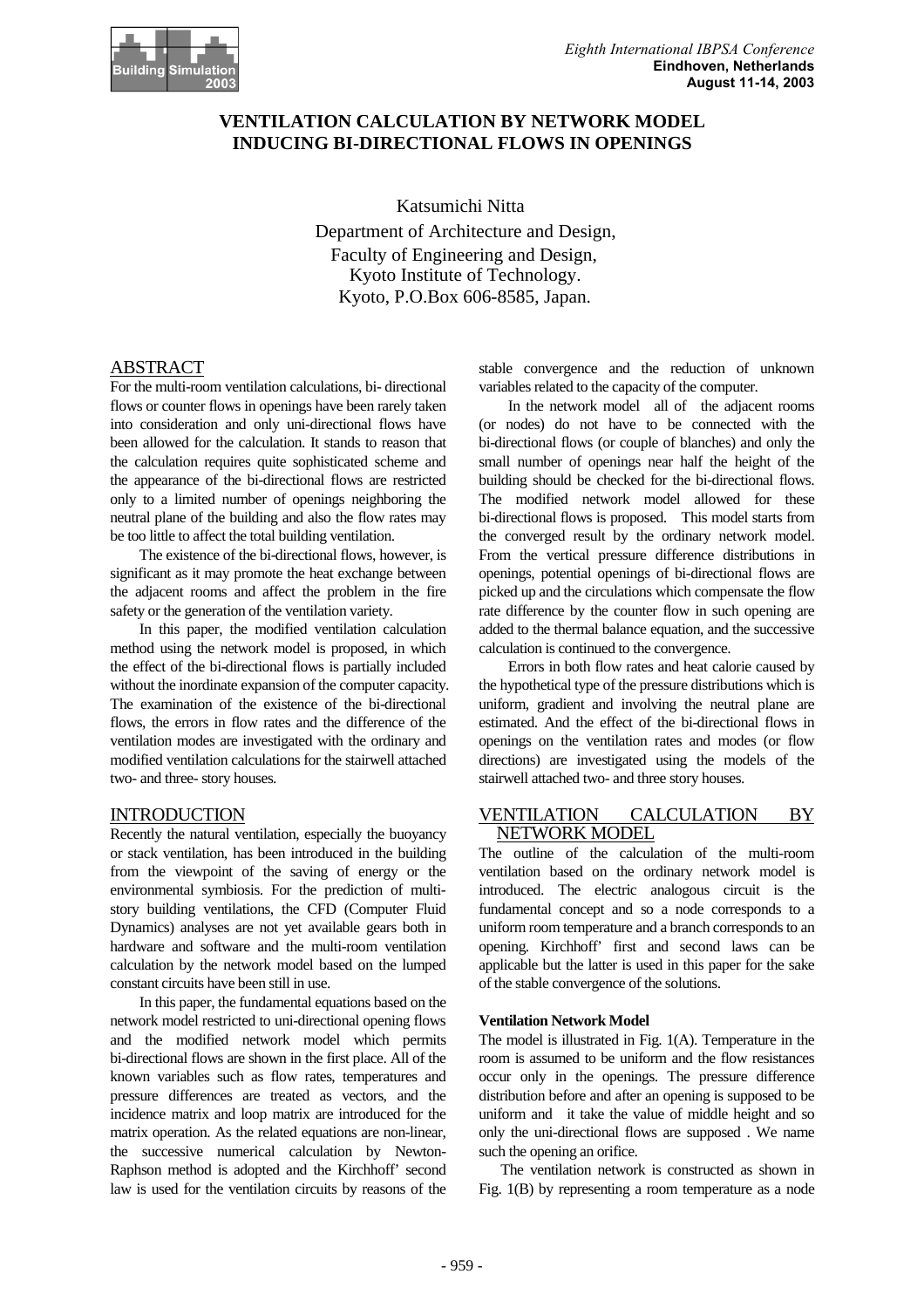and an opening is expressed as a branch. Temperature, flow characteristics of opening and buoyancy corresponds to electric potential, resistance and battery of an electric circuit respectively. If the room temperature does not designated, the buoyancy force ( or battery in Fig. 1) is also unknown. Out air temperature and the wind force are known variables.



Figure 1. Ventilation Network Model

## **Room Pressures Assumption Method and Loop Flow Rates Assumption Method**

The ventilation calculation is usually executed by the successive numerical procedures since the flow characteristics which are the relation between the flow rate and the pressure loss in the opening and the equation of state which is the relation between the air temperature and the density are nonlinear.

 There are two numerical calculation algorithms. One is the room pressures assumption method in which the room static pressures are principal unknown variables and Kirchhoff's first law is adopted, and the other is the loop flow rates assumption method in which the flow rates of independent loops in the network are solved with Kirchhoff's second law.

 The good and bad points of two methods are compared. Here we prescribe for the building conditions that the number of the rooms, rooms of fixed heat supply (including zero) and openings, is *M*, *K*  $(0 \leq K \leq M)$  and *N* respectively. So the number of the unknown variables to solve the ventilation problem is as follows.

 Room Pressures Method: *R = M+K* Loop Flow Rates Method: *L = N-M* 

The ventilation shown in Fig. 1 is the perfect buoyancy ventilation assigned the numbers of *M*=4, *K*=4, *N*=6, and so *R*=8 and *L*=2.



Figure 2. Two Gradients used in Newton-Raphson Method

The unknown variables for the loop flow rates assumption method is commonly less than the other for common buildings. Furthermore, the loop flow rates assumption method have an advantage of a good convergence in the successive calculation. Usually the Newton-Raphson method is introduced for numerical calculation, and  $\frac{\partial G}{\partial \Delta p}$  for the room pressures method and ∂(∆*p*)/∂*G* for the loop flow rates method is operated as shown in Fig. 2. If the flow rate G or the pressure difference ∆*p* through an opening might be very small on a certain stage of the calculation, the former method may have infinity in the gradient and the operation must be stopped, while the latter method must take zero gradient and there is no problem.

 In this paper, we adopt the loop flow rates assumption method for the above reason. An example of the loops is illustrated in Fig. 1(A) but the other independent loops may be set, as the network has a kind of freedom in decision.

#### **Fundamental Equations**

Fundamental equations are expressed by the matrix form, and the successive numerical calculation may be done by the matrix operation. In the first place, the directions of the flows in openings and loops are arbitrary set in advance. Then the incidence matrix  $[I]$  and the loop matrix [*L*] which are used in the graph theory are introduced as shown in Eq. (1) by reference to Fig.1.

| Operations          | Operations                                                                                                                      |                     |                                                                                                                      |     |   |   |
|---------------------|---------------------------------------------------------------------------------------------------------------------------------|---------------------|----------------------------------------------------------------------------------------------------------------------|-----|---|---|
| 1                   | 2                                                                                                                               | 3                   | 4                                                                                                                    | 5   | 6 |   |
| 1                   | 1                                                                                                                               | 1                   | 0                                                                                                                    | 1   | 0 | 0 |
| [I] = $\frac{2}{3}$ | $\begin{bmatrix} 0 & -1 & 0 & 0 \\ 0 & 1 & 0 & -1 & 0 \\ 0 & 0 & -1 & 0 & +1 & 0 \\ 4 & 0 & 0 & 0 & +1 & -1 & +1 \end{bmatrix}$ | [L] = $\frac{1}{2}$ | $\begin{bmatrix} +1 & 0 & -1 & 0 & -1 & -1 \\ 0 & 1 & 0 & +1 & 0 & -1 \\ 0 & 0 & 0 & 0 & +1 & -1 & +1 \end{bmatrix}$ | (1) |   |   |
| Rooms               | Loops                                                                                                                           |                     |                                                                                                                      |     |   |   |

Element ij of the incidence matrix [*I*] means the link of the i-th room with j th opening, and  $+1$  and  $-1$ represents the outflow and the inflow respectively according to the presetting direction as shown in Fig.1(A). Element *Lij* of the loop matrix [*L*] means the coincidence or not with the presetting loop flow direction. Here,  $[I]$  always has the orthogonal relation with  $[L]$  as shown in Eq. (2).

$$
[I][L]^T = [0] \tag{2}
$$

Fundamental equations are as follows.

(i) State equations for air in the room and in the opening:

 $\lambda$  $\ddot{\phantom{1}}$  $\overline{a}$  The density is varied with temperature and so Boussinesq approximation is not applied. Temperatures in the openings  $\{\theta\}$  may be admitted the negative number for convenience of the calculation of heat calorie (cf. Eq.  $(10)$ <sup>'</sup>).

$$
\{\rho\} = \left\{\frac{\rho_0 T_0}{T_0 + |\theta|}\right\}, \quad \{\hat{\rho}\} = \left\{\frac{\hat{\rho}_0 T_0}{T_0 + \hat{\theta}}\right\} \tag{3}
$$

(ii) Flow rates relation ship between openings and loops:

$$
\{G\} = [L]^T \left\{ \widetilde{G} \right\} \tag{4}
$$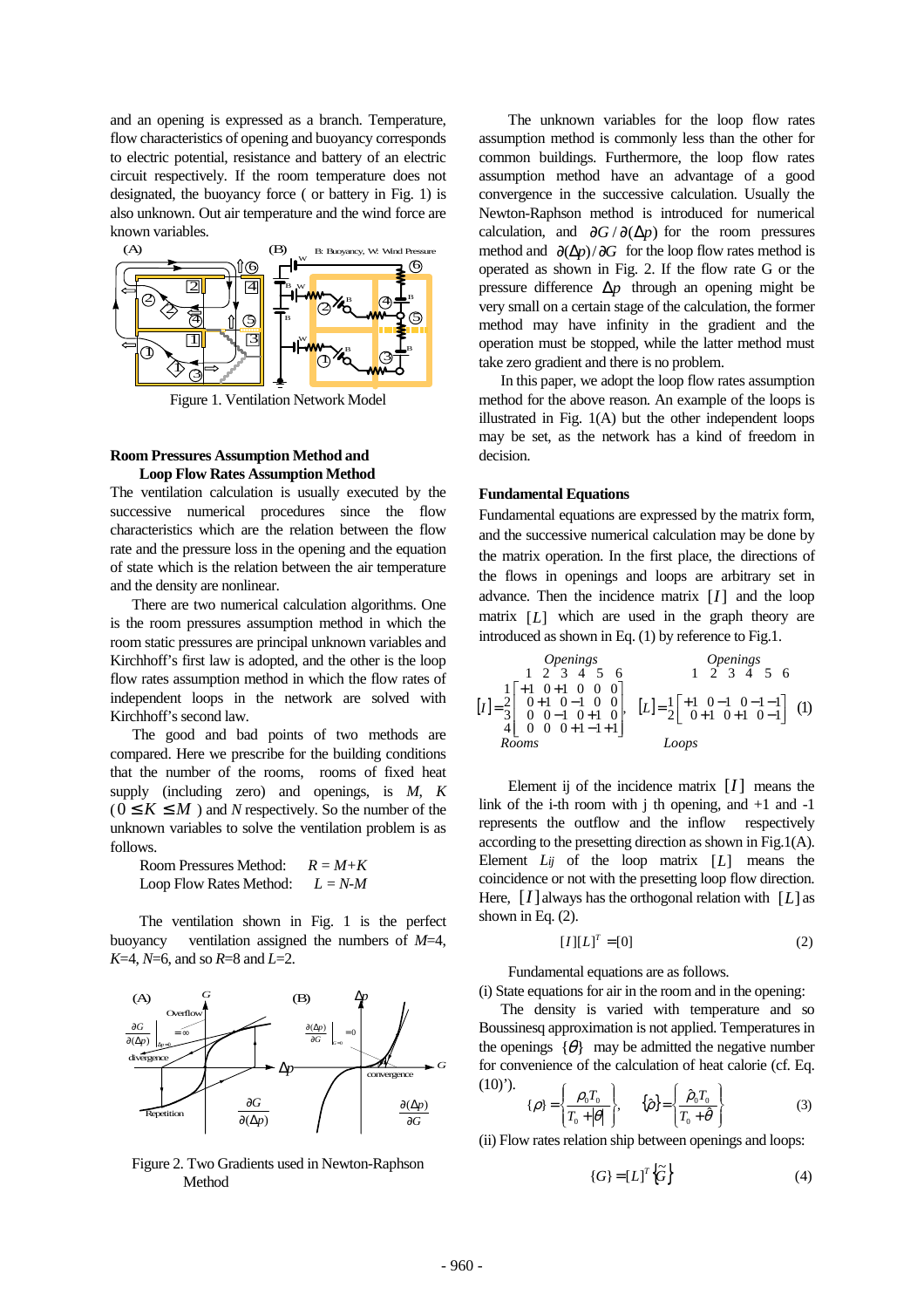(iii) Opening characteristics (corresponding to the momentum equation):

$$
\{\Delta p\} = \left\| \frac{1}{2\rho} \right\| \left( \frac{G}{\alpha A} \right)^2 \middle\| \{d\} \tag{5}
$$

where,  $G \propto \sqrt{\Delta p}$  is admitted for all openings. The flow rate G gets the positive sign when the flow dirction coincides with the initial setting one as shown in Fig.1 and the negative sign for the reverse flow. The pressure drop  $\Delta p$  is set the same sign with *G*, namely  $G \cdot \Delta p \ge 0$ . (iv) Heat balance equation:

$$
C_p[I] \|G\| \{\theta\} - [U] \{\hat{\theta}\} = \{\hat{W}\}\tag{6}
$$

This equation is applied to the room setting of heat supply rate and so it is not used for the room of fixed temperature. The component  $U_{ii}$  ( $i \neq j$ ) is the heat conductance of the wall between i-th and j-th room and

$$
U_{ii} = -\sum_{j=0, j \neq i}^{M} U_{ij} \tag{7}
$$

here, *Uio* is the heat conductance of the building enclosure. If i-th and j-th rooms are next door to each other,  $U_{ij} = 0$ .

 For the example in this paper, all of the walls are insulated and so *[U]=[0]* and the heat is supplied only to the room on the first floor.

$$
C_p \begin{bmatrix} 1 & 0 & 1 & 0 & 0 & 0 \\ 0 & 1 & 0 & -1 & 0 & 0 \\ 0 & 0 & -1 & 0 & 1 & 0 \\ 0 & 0 & 0 & 1 & -1 & 1 \end{bmatrix} \begin{bmatrix} G_1 & 0 & 0 & 0 & 0 & 0 \\ 0 & G_2 & 0 & 0 & 0 & 0 \\ 0 & 0 & G_3 & 0 & 0 & 0 \\ 0 & 0 & 0 & G_4 & 0 & 0 \\ 0 & 0 & 0 & 0 & G_5 & 0 \\ 0 & 0 & 0 & 0 & 0 & G_6 \end{bmatrix} \begin{bmatrix} \theta_1 \\ \theta_2 \\ \theta_3 \\ \theta_4 \\ \theta_5 \end{bmatrix} = \begin{bmatrix} \hat{W}_1 \\ 0 \\ 0 \\ 0 \\ 0 \end{bmatrix}
$$
 (6)'

(v) Flow rate balance equation (Node equation):

By Kirchhoff's first law,

$$
[I]\{G\} = \{0\} \tag{8}
$$

If the flow rates assumption method is adopted, this equation is indispensable. But if the loop flow rates assumption method is used, this equation is inevitably satisfied, inducing from Eqs. (2) and (4).

(vi) Pressure balance equation ( Circuit equation):

 By Kirchhoff's second law, the sum of pressure losses along the every closed loop as shown in Fig. 1 must be

$$
[L] (\{\Delta p\} + ||h|| [I]^T {\hat{\rho} - \hat{\rho}_0} g - {p_w}\} = \{0\} \tag{9}
$$

zero and so,

In our example, the windless condition  ${p_w} = {0}$ is set and the concrete equation is as follows.

$$
\begin{bmatrix} 10-10-1-1 \\ 0 & 1 \\ 0 & 1 \\ 0 & 1 \\ \end{bmatrix} \begin{bmatrix} \Delta p_1 \\ \Delta p_2 \\ \Delta p_3 \\ \Delta p_4 \\ \Delta p_5 \\ \Delta p_6 \end{bmatrix} + \begin{bmatrix} h_1 & 0 & 0 & 0 & 0 \\ 0 & h_2 & 0 & 0 & 0 & 0 \\ 0 & 0 & h_3 & 0 & 0 & 0 \\ 0 & 0 & h_4 & 0 & 0 & 0 \\ 0 & 0 & 0 & h_5 & 0 & 0 \\ 0 & 0 & 0 & 0 & 0 & 0 \\ 0 & 0 & 0 & 0 & 0 & 0 \\ 0 & 0 & 0 & 0 & 0 & 0 \end{bmatrix} \begin{bmatrix} \hat{\rho}_1 - \hat{\rho}_0 \\ \hat{\rho}_2 - \hat{\rho}_0 \\ \hat{\rho}_3 - \hat{\rho}_0 \\ \hat{\rho}_4 - \hat{\rho}_0 \\ \end{bmatrix} = \begin{bmatrix} 0 \\ 0 \\ 0 \\ 0 \\ 0 \\ \end{bmatrix}
$$

 (vii) Estimation of temperatures and densities through the openings from the variables in the rooms:

 The flow direction in any opening is usually unknown but it is indispensable for calculation of heat balance or pressure loss in flow loops. In this paper the iterative method is introduced.

$$
\{\theta\} = [F]\{\hat{\theta}\} \quad \{\rho\} = [F][\{\hat{\rho}\} \quad (10)
$$

where, the transformation matrix  $[F]$  is defined by

$$
[F] = \left[ FIN\left(\frac{1}{2}([I]^T + \{d\}\{1\}^T)\right)\right]
$$
 (11)

Here the operator FIX rounds the decimals down to integers and {*d*} is the flow direction vector decided in the last step of successive calculation.

$$
\{d\}^T = (d_1, d_2, d_3, d_4, d_5)
$$
 (12)

If the flow directions of  $3<sup>rd</sup>$ ,  $4<sup>th</sup>$  and  $5<sup>th</sup>$  opening are coincident with the preset ones and the other directions are opposite, for the next step

{
$$
d
$$
}<sup>*T*</sup> = { $-1,-1,+1,-1,+1,+1$ } (12)<sup>'</sup>  
For the instance previously used,

$$
[F] = \begin{bmatrix} 1 & 0 & 0 & 0 \\ 0 & 1 & 1 & 1 \\ 1 & 0 & 1 & 0 \\ 0 & -1 & 0 & 1 \\ 0 & 0 & 1 & -1 \\ 0 & 0 & 0 & 1 \end{bmatrix}; \quad \{\theta\} = \begin{bmatrix} 0 \\ 0 \\ \hat{\theta}_1 \\ \hat{\theta}_2 \\ \hat{\theta}_3 \\ \hat{\theta}_4 \\ \hat{\theta}_4 \end{bmatrix} \quad and \quad \{\rho\} = \begin{bmatrix} 0 \\ 0 \\ \hat{\rho}_1 \\ \hat{\rho}_2 \\ \hat{\rho}_3 \\ \hat{\rho}_4 \\ \hat{\rho}_4 \end{bmatrix} \quad (10)
$$

### **Successive Numerical Calculation**

The set of the ventilation equations should be solved numerically as this system is non-linear judging from Eqs. (6) and (8). We execute the ventilation calculation by Newton-Raphson iteration method based on the loop flow rates assumption technique.

 If the room pressure assumption method is adopted, the residual error in Eq. (8) must be converged to zero and if the loop flow rate assumption method used in this paper is introduced, the residual error in Eq. (9) must be dissolved.

Supposing that the loop pressure losses  $\{\Delta \tilde{p}\}$  were caused in the left side of Eq.(9) after the j-th stage of the calculation, the setting values of the loop flow rates  ${\{\widetilde{G}\}}^{1+1}$  at the next (j+1)th stage might be given as follows.

$$
\begin{cases}\n\{\Delta \widetilde{G}\}^{j+1} = -\left[Z^{(j)}\right]^{-1} \{\Delta \widetilde{p}\}^{j} \\
\{\widetilde{G}\}^{j+1} = \left\{\widetilde{G}\right\}^{j} + \left\{\Delta \widetilde{G}\right\}^{j+1}\n\end{cases}
$$
\n(13)

where, [*Z*] is a revision matrix in the Newton- Raphson method. When all the rooms are set by the heat supply like in our example, [*Z*] is get as shown in Eq.(14). If a part of the rooms are set by the temperature or the prescribed forced ventilation by fan is used, the representation of [*Z*] comes to be very sophisticate. See the reference (Nitta, 1994).

$$
\left[Z^{(j)}\right] = [L] \left\| \frac{\partial (\Delta p)}{\partial G} \right\|^{j} [L]^{T}
$$
\n(14)

where, the pressure gradients are calculated from Eq. (8) as follows.

$$
\left\{\frac{\partial(\Delta p)}{\partial G}\right\} = 2\left\{\frac{\Delta p}{G}\right\} \quad (\ge 0)
$$
 (15)

# MODIFIED NETWORK MODEL FOR BI-DIRECTIONAL FLOWS IN OPENINGS

For the ordinary ventilation network, only the uni-directional flow (or orifice flow) is supposed in one opening. If the floors of multi-story building are numerous, the neutral plane of the pressure appears near the middle height of the building and the bi-directional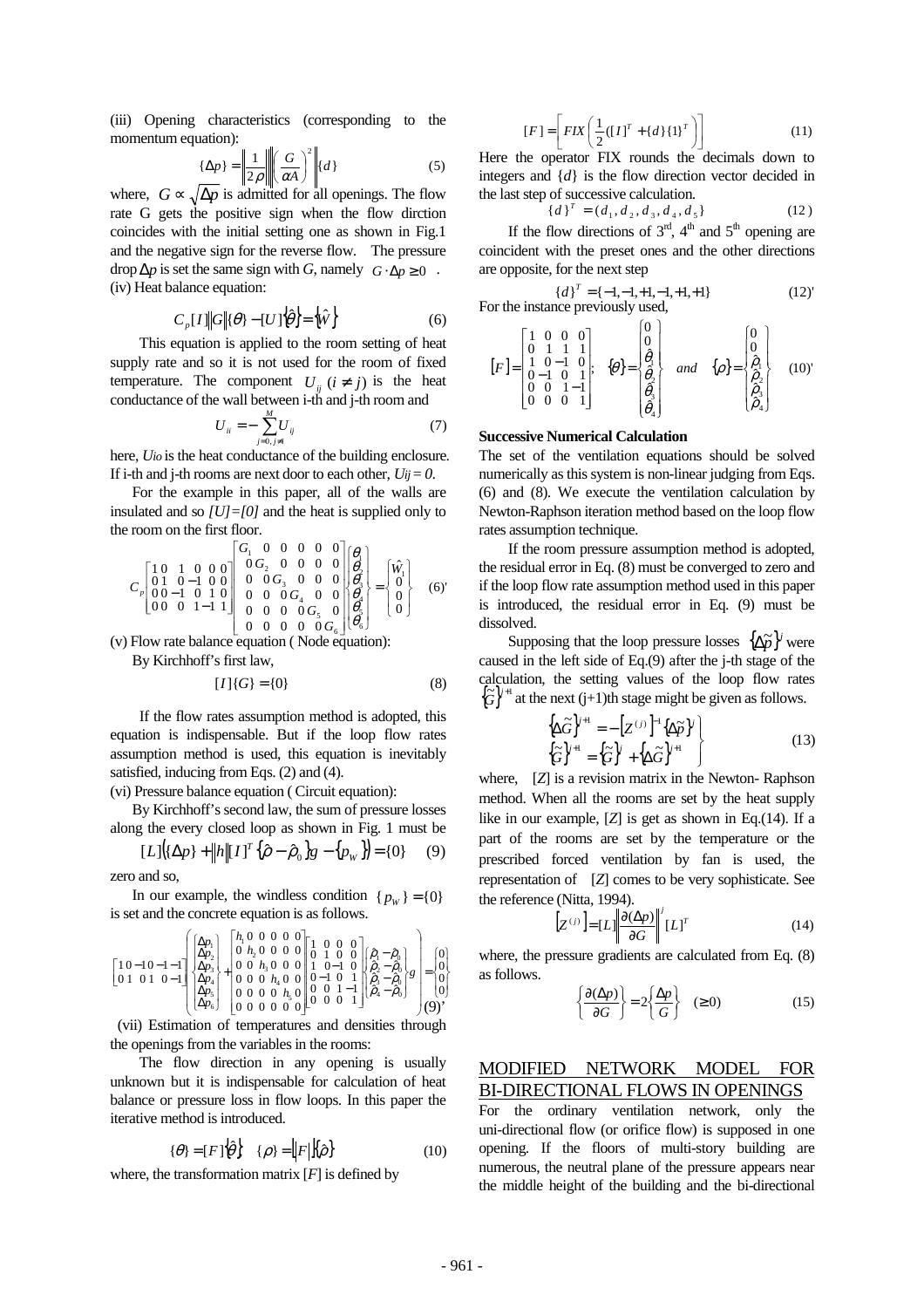flows may be restricted to several openings. As these flows are accompanied by the heat exchange between rooms, the ventilation mode (namely the pattern of the flow directions and flow rates) may vary from the case of uni-directional flows only.

 However the number of the openings in which the neutral planes are involved must be very small in comparison with the total number of the whole openings in a building. Allocation of the bi-directional branches for all openings is too complicate to be realistic by reason of the increase of not only the number of branches but also the additive information about the another unknown neutral plane heights.

#### **Calculation Procedures**

 The outline of the modified network model in which the bi-directional flows are in consideration is as follows.

(i) The ordinary ventilation network calculation for the uni-directional flows in openings is done and the converged solution(s) as shown in Fig. 3(i) is provided for this modified model calculation.

(ii) All openings are checked whether the neutral plane is involved in the opening or not. Now the j-th opening involves the neutral plane as shown in Fig. 3(ii).

$$
\Delta p_{j0} = sign(G_j) \frac{1}{2\rho_j} \left(\frac{G_j}{\alpha A_j}\right)^2 \tag{16}
$$

where

sign (x) = 
$$
\begin{cases} +1 (x > 0) \\ 0 (x = 0) \\ -1 (x < 0) \end{cases}
$$
 (17)

and

$$
\Delta p_j(z) = \Delta p_{j0} + \Delta \rho_j gz, \quad \Delta \rho = \hat{\rho}_k - \hat{\rho}_i \tag{18}
$$

The height of the neutral plane is as follows.

$$
h_{nj} = -\frac{\Delta p_{j0}}{\Delta \rho_{j} g} \tag{19}
$$

 When the height is out of the opening, the flow rate through this opening is not modified.



Figure 3. Modification concept of bi-directional flow

(iii) Rates of inflow  $G_{iC}$  and outflow  $G_{iH}$  in such opening of the potentially bi-directional flow are calculated based on the neutral plane height and the pressure distribution as shown in Fig. 3(iii).

$$
G_j = G_{jH} + G_{jC} \tag{20}
$$

 By the pressure gradient in Fig. 3(ii), each flow rates can be calculated as follows.

$$
G_{\mu}^* = sign (\Delta \rho_j) \frac{2}{3} \alpha B_j \sqrt{2 \rho_{\mu} |\Delta \rho_j| g} \left(\frac{H_j}{2} - h_{nj}\right)^{\frac{3}{2}}
$$
  
\n
$$
G_{\mu}^* = -sign (\Delta \rho_j) \frac{2}{3} \alpha B_j \sqrt{2 \rho_{\mu} |\Delta \rho_j| g} \left(\frac{H_j}{2} + h_{nj}\right)^{\frac{3}{2}}
$$
\n(21)

where the densities in the opening are as follows.

$$
\rho_{jH} = \frac{1}{2} \{\hat{\rho}_i + \hat{\rho}_k\} + sign(\Delta \rho_j)(\rho_{ju} - \rho_{jd})
$$
\n
$$
\rho_{jC} = \frac{1}{2} \{\hat{\rho}_i + \hat{\rho}_k\} - sign(\Delta \rho_j)(\rho_{ju} - \rho_{jd})
$$
\n(22)

As Eq. (20) do not usually satisfied and

$$
G_j \neq G_{jH} + G_{jC} \tag{23}
$$

 $\left[\left(H_{i}/2-h_{ni}\right)^{3}\right]$ the modificastion to these flow rates using the following ratio r.

$$
r = -\frac{G_{jH}}{G_{jC}} = \sqrt{\left(\frac{\rho_{jH}}{\rho_{jC}}\right)\left(\frac{H_j/2 - h_{nj}}{H_j/2 + h_{nj}}\right)^3}
$$
 (>0) (24)  
From Eqs. (20) and (24),

$$
G_{jH} = \frac{r}{r-1} G_j, \quad G_{jC} = -\frac{1}{r-1} G_j \quad (r \neq 1) \quad (25)
$$

For 
$$
r = 1
$$
,  
\n
$$
h_{n j} = \frac{1 - \left(\frac{\rho_{jC}}{\rho_{jH}}\right)^{1/3}}{1 + \left(\frac{\rho_{jC}}{\rho_{jH}}\right)^{1/3}} \cdot \frac{H_j}{2}
$$
\n(26)

$$
G_{jH} = -G_{jC} = sign(\Delta \rho_j) \frac{2}{3} \omega B_j \sqrt{2\rho_{jH} |\Delta \rho_j| g} \left(\frac{H_j}{2} - h_{nj}\right)^{3/2} (r=1)(27)
$$

 The modified flow rates of Eqs. (25) and (27) satisfy Eq. (20).

(iv) Though the adoption of *GjH* and *GjC* in place of *Gj* do not change the flow rate balance, but the heat balance is possibly lost. For the bi-directional flow in Fig. 3(iii), the heat flow is  $C_p G_{iH} \theta_i$  to right and  $-C_p G_{iC} \theta_k$  to left, and so the effective heat transfer added to the heat flow  $-C_p G_j \theta_i$  for the uni-directional flow is  $C_p G_{jC} (\theta_i - \theta_k)$  $( = C_p G_{jH} \theta_i + C_p G_{jC} \theta_k - C_p G_j \theta_i)$ .

This heat transfer is equivalent to the heat exchange by the following circulation flow

$$
\widetilde{G}_{B_{ik}} = \min\left| G_{ik} | G_{ic} | \right| \quad (>0)
$$
\n(28)

 $\tilde{G}_{\scriptscriptstyle{B}}$ as shown in Fig.  $3(iv)$ . If the neutral plane is out of the opening j,  $\tilde{G}_{B_{sj}} = 0$ .

#### **Formulation for the Modified Network Model**

For the usual network model, Eq. (6) is used for the heat balance. In case of the modified network model incorporated with the bi-directional flows in openings, the exchange rate  $C_p[G_B] \{\hat{\theta}\}$  must be added in Eq. (6).

$$
C_p[I] \|G\| \{\theta\} - \left[U + C_p G_B\right] \left\{\hat{\theta}\right\} = \left\{\hat{W}\right\} \tag{29}
$$

where the diagonal elements of *[GB]* is

$$
G_{Bii} = -\sum_{j=0, j\neq i}^{M} G_{Bij}
$$
 (30)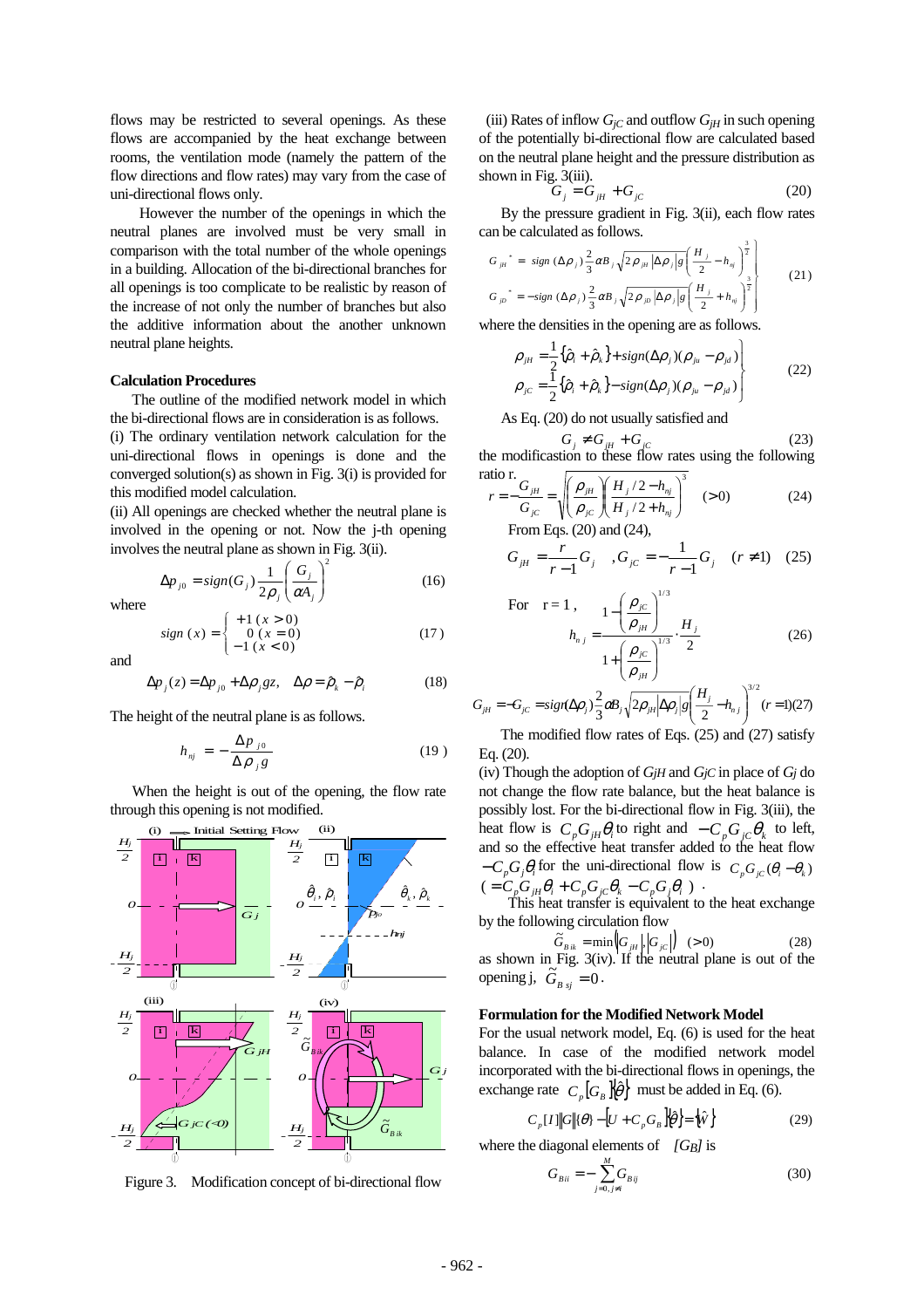#### SIMULATION

Several stack ventilation calculations are executed for one-, two- and three-story houses. The approximation errors due to the uniform pressure distribution and the uni-directional flows in openings are examined. And the meaning of the bi-directional flows in openings is investigated from the viewpoint of the ventilation variety.

## **Error in the assumption of uniform pressure distribution for the uni-directional flow in an opening**  The error of the rate of uni-directional flow through an

opening should be estimated first of all when the pressure gradient is neglected. The density difference between the adjacent rooms and the density through j-th opening of dimensions in  $H_i \times B_j (= A_j)$  is expressed as  $\Delta \rho$  (> 0) and  $\rho$  respectively. If the static pressure at the middle height ( $z = 0$ ) of the opening is  $\Delta p_{i0}$ , then the vertical pressure distribution in the opening is as follows.

$$
\Delta p_j(z) = \Delta p_{j0} + \Delta \rho_j gz \tag{31}
$$

The mass flow rate through this uni-directional flow is

$$
G_{j} = \frac{2}{3} \alpha B_{j} \frac{\sqrt{2 \rho_{j}}}{\Delta \rho_{j} g} \left\{ \left( \Delta p_{j0} + \Delta \rho_{j} g H_{j} / 2 \right)^{\frac{3}{2}} - \left( \Delta p_{j0} - \Delta \rho_{j} g H_{j} / 2 \right)^{\frac{3}{2}} \right\}
$$
(32)

 For the orifice opening of uniform pressure distribution.

$$
G_j = \alpha (B_j H_j) \sqrt{2 \rho_j \Delta p_j(0)} = \alpha (B_j H_j) \sqrt{2 \rho_j \Delta p_{j0}} \quad (33)
$$

 If the pressure difference at the top and bottom of the opening as shown by the picture in Fig. 4 is  $\delta p_j$ , then

$$
\delta p_j = \Delta \rho_j g H_j \tag{34}
$$

 And more the minimum pressure (on the bottom of the opening) is set as  $x\delta p_i$ , then Eqs. (32) and (33) becomes as follows.

$$
G_j = \frac{2}{3} \alpha B_j H_j \sqrt{2 \rho_j \delta p_j} \left\{ (x+1)^{\frac{3}{2}} - x^{\frac{3}{2}} \right\}
$$
(32)

$$
G_j = \alpha B_j H_j \sqrt{2 \rho_j \delta p_j} (x + 1/2)^2
$$
 (33)

The relative error of the flow rate by the uniform pressure assumption becomes as follows.

$$
\varepsilon_G = \frac{G_j - G_j}{G_j} = 1 - \frac{3}{2} \frac{(x + 1/2)^{1/2}}{\{(x + 1)^{3/2} - x^{3/2}\}}
$$
(35)



Figure 4. Flow Rate Error by the Uniform Pressure

 This equation imply that the error of the flow rate depends only the specific pressure drift *x* and the function  $\varepsilon_c(x)$  is shown in Fig. 4. The maximum error is

$$
\varepsilon_{G\max} = \frac{G_j - G_j}{G_j} = 1 - \frac{3}{2\sqrt{2}} = -0.0607
$$
 (36)

From this result, the uniform pressure assumption in the opening becomes to overlook the flow rate up to maximum 6 %. The error like to this extent may be allowed in the ventilation calculation by the unidirectional flow network model.

#### **Stack Ventilation in One-story House**

Using the single room stack ventilation as shown in Fig. 5, the effect of the consideration of bi-directional flows in openings is examined.

 The calculation conditions are shown in Fig. 5. The room temperature is fixed to 20 °*C* and the heat enough for the temperature is supplied. Three kinds of ventilation calculation methods are examined, (i) by the gradient pressure distribution and the flow rates by Eq. (32), (ii) by the uniform pressure and flow rates by Eq.(33) and (iii) by the modified network model using the circulation flow included in Eq. (29).

The calculation results are shown in Fig. 6. The errors in flow rates and the heat supply rates are compared in each other. In Case (i) being the basis of the comparison, the neutral plane exists in  $1<sup>st</sup>$  opening (*hen* = 1.37 m) and so the bi-directional flows may occur. The heat supply rate to keep the room temperature 20  $\degree$ C is 19.2 kW. Total ventilation rate is 57.4 kg/min.

 By the calculation of Case (ii) with uniform pressure distributions, the flow in  $1<sup>st</sup>$  opening is a uni-directional as a matter of course. The flow rates based on the assumption of uniform pressure are overestimated as mentioned above (as shown in Fig. 4) and so the flow rate of 46.7 kg/min in  $2<sup>nd</sup>$  opening in Fig. 6(ii) is over the standard value of 40 kg/min in the figure 6(i). But the heat supply rate is 18.5% less than the Case (i) because the total ventilation rate is 46.7 kg/min being less than Case(i).

 By the calculation of Case(iii) with the modified method, the same bi-directional flows in  $1<sup>st</sup>$  opening are reproduced as the ventilation in Case(i). The total ventilation rate is 61.5 kg/min and the heat supply rate is 20.6 kW, and so the error is allowable value of 7.2 % and this is less than 18.5% in Case (ii).



Figure 5. Ventilation model by one-story house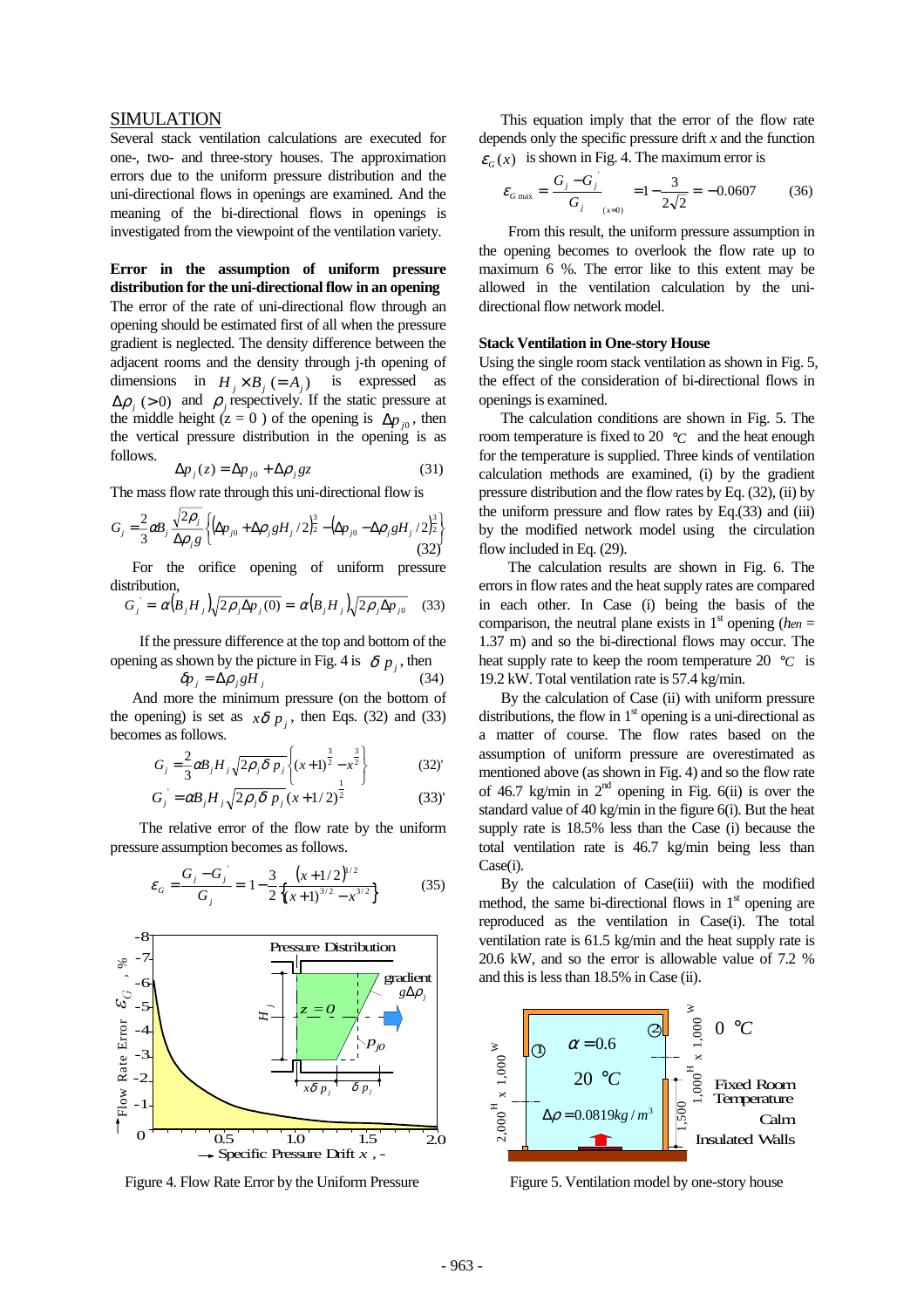

Figure 6. Stack ventilation results in one-story house

#### **Stack Ventilation in Two-story House Installed with a Stairwell**

The ventilation characteristics of the ordinary network model permitted the uni-directional flow and the modified model which is allowed for the bi-directional flow are comparatively studied in the case of the stack ventilation in a two-story house installed with a stairwell.

Figure 7 shows the composition of the openings in the house. The stairwell is partitioned into two zones by an imaginary floor with an opening possessing an equivalent flow resistance in the stairwell. The dimensions of the openings are written in Fig.7. The coefficients of flow rate  $\alpha = 0.65$  are for the doors and windows and  $\alpha$  = 0.20 for the resistance in stairwell. (Nitta,, 2002, Peppes et al, 2002)

The walls are insulated and the outdoor is calm. The room temperatures are not fixed and the heat of 100 kW is supplied to  $1<sup>st</sup>$  room. The network for this example is previously shown in Fig. 1 and Eqs.  $(1) - (10)$ .

The calculation results are shown in Fig.8. Figure 8(i) is the three kinds of modes obtained under the same conditions for the ordinary network model and Figure 8(ii) shows two kinds of modes calculated with the modified network model. These modes or the plural solutions can be happened from the different initially supposed values of the loop flow rates at the beginning of the numerical calculation. We call a set of the modes the ventilation variety.(Nitta, 1997, 1999, 2001, 2002 )



Figure 7. Ventilation model by two-story house with a stairwell



Figure 8. Ventilation varieties in buoyancy ventilation in the two-story house



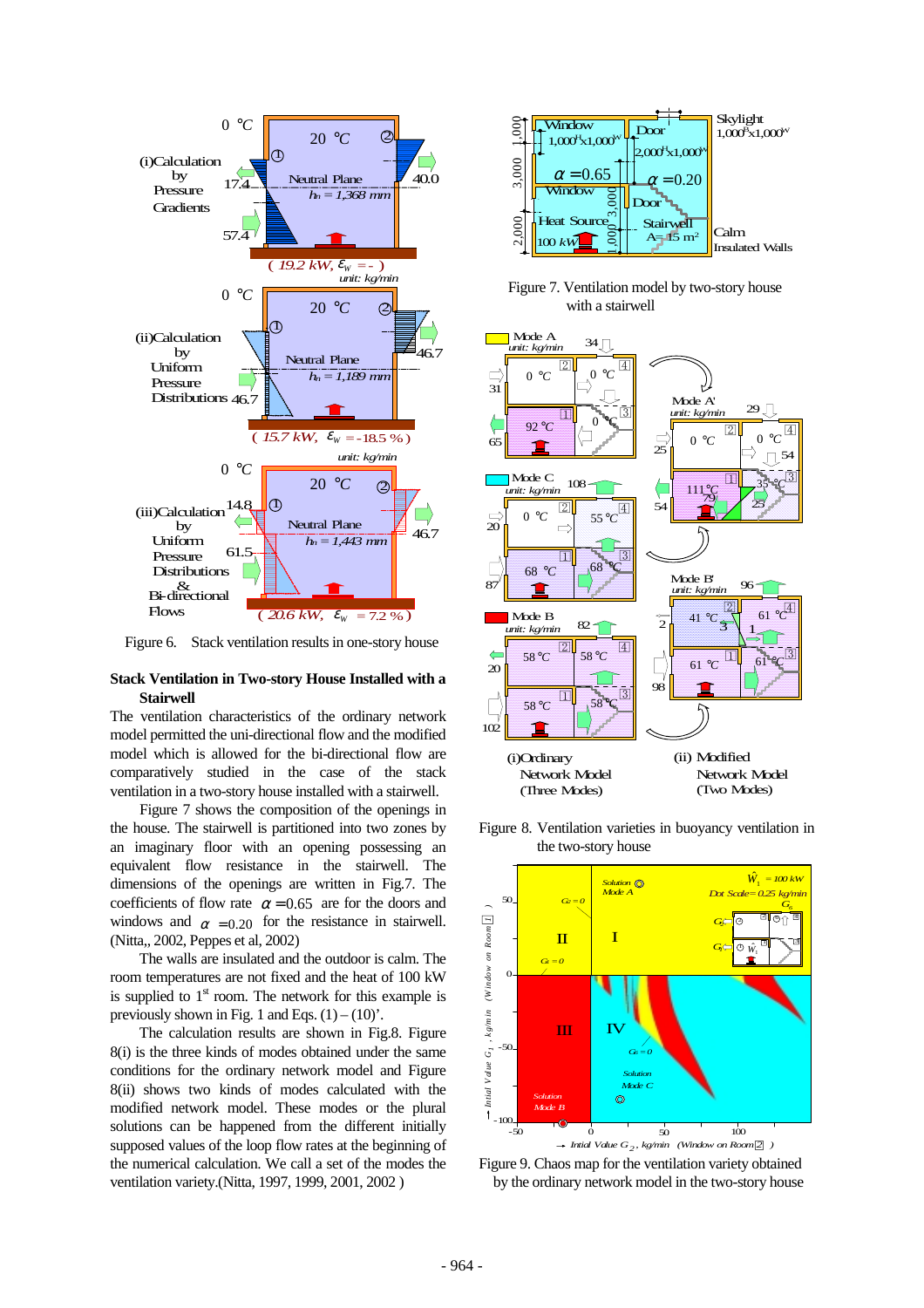The ventilation variety is a physical fact and may be happened not only by the network model but also by the CFD analysis or the experiments. (Nitta, 2002, Li et al., 2000, 2002) Such the ventilation variety is caused mainly by the variable buoyancy force involved in the fixed heat supply ventilation system. The maximum number of the potential modes is the five times of the independent loop number *L*. (Nitta 1997)

 By the modified network model the bi-directional flows is found on a door faced to the stairwell as shown in Fig. 8(ii). But the bi-directional flow decreased the ventilation modes from three to two. Though Mode A and B corresponded to Mode A' and B' respectively, Mode C resulted in Mode A'. It was proved that the bi-directional flows might promote the heat exchange and decrease the number of the ventilation modes.

Figure 9 shows the indication of advent of the various ventilation modes in case of the ordinal network model. Starting the calculation from a certain couple of flow rates on the coordinate  $(G_1^0, G_2^0)$ , the color corresponding to the resulting mode is assigned on the same coordinate. If the outflow from the windows on the first floor  $(G_l^0 > 0$  or first and second quadrants) is expected, the solution reached to Mode A, and if the initial values of the third quadrant  $(G_l^0 < 0$  and  $G_2^0 > 0$  ) is selected, the solution becomes decisively to Mode B. But if the initial values of the fourth quadrant  $(G_l^0 < 0$  and  $G_2^0$  < 0 ) are set, the mode obtained is not deterministic but probabilistic and the nature of chaos appears. In this figure the lines of  $G_1 = 0$ ,  $G_2 = 0$  and  $G_6 = G_1 + G_2 = 0$  are recognized. This means the strong influence of the combination of flow directions on the formation of mode.

#### **Stack Ventilation in Three-story House Installed with a stairwell and a vertical duct**

The ventilation characteristics are also investigated with the three-story house as shown in Fig.10. The stairwell and the duct are partitioned at each floor heights for the network model calculation. The coefficient of flow rate is  $\alpha$  = 0.65 for the doors and windows,  $\alpha$  = 0.20 for the stairwell and  $\alpha = \infty$  (this means no pressure loss) for the duct. And so the numbers of the network is *M*=16, *N*=26 and *L*=10.



 Figure 10. Ventilation model by three-story house with one stairwell and one vertical duct







Figure 12. Ventilation modes of three-story house



Figure 14. Calculation results by modified network model and CFD analysis